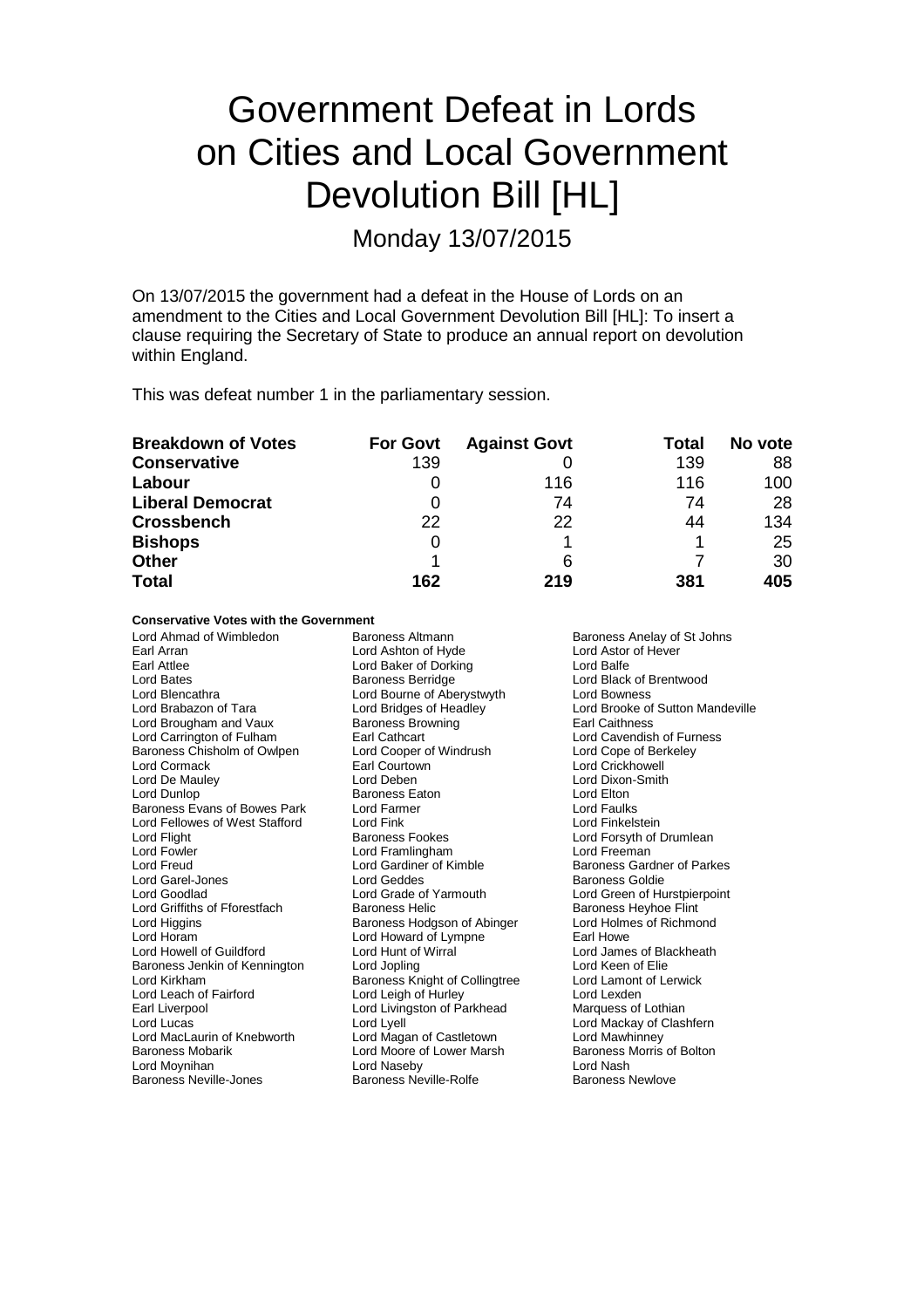Baroness Shields **Earl Shrewsbury**<br>
Lord Spicer<br> **Early Baroness Stedman-Scott** Lord Waldegrave of North Hill Baroness Warsi<br>Baroness Wheatcroft Baroness Wilcox Viscount Younger of Leckie

- Baroness Noakes **Lord Norton of Louth** Baroness O'Cathain<br>
Lord O'Neill of Gatley **Baroness Oppenheim-Barnes** Lord Patten of Barnes Baroness Oppenheim-Barnes Lord Patten of Barn<br>Lord Popat Corporation Baroness Rawlings Baroness Perry of Southwark Lord Popat Communisties Rawlings Lord Rose of Monewden Lord Ryder of Wensum Lord Sanderson of Bowden Lord Sassoon **Baroness Seccombe** Earl Selborne<br>
Lord Selkirk of Douglas **Baroness Shackleton of Belgravia** Baroness Sharples Lord Selkirk of Douglas **Baroness Shackleton of Belgravia** Baroness Sharples<br>
Lord Sheikh **Baroness Shephard of Northwold** Lord Sherbourne of Didsbury Baroness Shephard of Northwold Lord Sherbourne of Lord Skelmersdale Baroness Stedman-Scott Baroness Stowell of Beeston<br>
Baroness Stedman-Scott<br>
Lord Swinfen Lord Strathclyde Lord Suri Lord Swinfen Lord Taylor of Holbeach Lord Trefgarne Lord Tugendhat Examples and Ullswater Controller Baroness Verman Lord Wakeham<br>
Raroness Warsi Controller Lord Wasserman
	- Baroness Williams of Trafford

#### **Conservative Votes against the Government**

### **Labour Votes with the Government**

## **Labour Votes against the Government**

Baroness Blackstone Lord Boateng Lord Bradley Lord Brooke of Alverthorpe Lord Brookman<br>
Lord Cashman 
Lord Christopher Lord Clarke of Hampstead Lord Clinton-Davis<br>
Baroness Crawley Lord Davies of Oldham Lord Desai Baroness Donaghy<br>
Lord Dubs<br>
Lord Elder Baroness Farrington of Ribbleton Lord Faulkner of Worcester Baroness Gale<br>Baroness Golding Baroness Gould of Potternewton Lord Graham of Edmonton Baroness Golding **Baroness Gould of Potternewton** Lord Graham Lord Graham Cord Graham Cord Graham Cord Edmonton Lord Graham Cord Edmonton Lord Graham Cord Edmonton Lord Graham Cord Edmonton Lord Graham Cord Edmonton Lord G Lord Grantchester **Lord Griffiths of Burry Port**<br>
Viscount Hanworth **Lord Harrison** Viscount Hanworth **Lord Harrison** Lord Harrison **Lord Hart of Chilton**<br>
Lord Havadhev Lord Haughev Lord Havath Lord Haworth Baroness Hayter of Kentish Town Baroness Healy of Primrose Hill Baroness Henig<br>Baroness Hilton of Eggardon Baroness Hollis of Heigham Lord Howarth of Newport Baroness Hilton of Eggardon Baroness Hollis of Heigham Baroness Hollis of Heigham Baroness Hollis of Heigham Lord Howie of Troon Lord Hughes of Woodside Lord Hunt of Chesterton<br>
Lord Irvine of Lairg<br>
Baroness Jay of Paddington Lord Irvine of Lairg **Baroness Jay of Paddington** Baroness Jones of Whitchurch<br>
Lord Jordan **Baroness Controllery** Cord Kennedy of Southwark Baroness Kennedy of Cradley Lord Jordan **Lord Kennedy of Southwark** Baroness Kennedy of Cradley<br>
Baroness King of Bow **Lord Kinnock** Coral Communication Baroness Kinnock of Holyhead Lord Knight of Weymouth Lord Lord Lennie<br>
Lord Lipsey Lord Lines Baroness Lister of Burtersett Lord Lympne Lord Lipsey **Baroness Lister of Burtersett**<br>Lord Macdonald of Tradeston **Baroness Mallalieu** Erich McAvoy<br>
Lord McAvoy<br>
Baroness McIntosh of Hudnall<br>
Lord Mendelsohn<br>
Lord Monks<br>
Baroness Morgan of Ely Lord Monks<br>
Lord Morris of Aberavon **Baroness Morris of Handsworth**<br>
Baroness Morris of Yardley Baroness Nye Lord O'Neill of Clackmannan Lord Patel of Blackburn Lord Pendry<br>
Baroness Pitkeathley Lord Plant of Highfield Baroness Prosser Baroness Pitkeathley **Lord Plant of Highfield Baroness Rebuck**<br>
Baroness Quin<br>
Baroness Rebuck Baroness Quin Baroness Rebuck Lord Reid of Cardowan<br>
Lord Richard Lord Rosser Lord Rowlands Lord Richard Lord Rosser Lord Rowlands Baroness Sherlock **Viscount Simon** Viscount Simon<br>
Baroness Smith of Basildon **Baroness** Smith of Balmacara<br>
Lord Stevenson of Balmacara Baroness Smith of Basildon Lord Soley Lord Stevenson of Balmacara<br>
Lord Stevenson of Blackbeath Baroness Symons of Vernham Dean Lord Taylor of Blackburn Lord Stone of Blackheath Baroness Symons of Vernham Dean Lord Taylor of Blackheath Baroness Symons of Vernham Dean Lord Touhig Baroness Thornton **Lord Tomlinson**<br>
Lord Tunnicliffe **Lord Turnberg** Lord Tunnicliffe Turnberg Lord Turnberg Lord Turnberg Baroness Turner of Camden<br>Lord Warner Lord West of Spithead Baroness Wheeler Lord Warner **Lord West of Spithead Lord Wheeler Corporation**<br>
Baroness Wilkins

Lord Bach **Lord Bassam of Brighton**<br>
Lord Boateng **Lord Bradley** Lord Christopher **Lord Clark of Windermere**<br>
Lord Clinton-Davis **Lord Collins of Highbury** Lord Elder The Lord Evans of Temple Guiting<br>Lord Faulkner of Worcester Baroness Gale Lord Haughey Lord Haughey<br>Baroness Healy of Primrose Hill Baroness Henig Lord Howie of Troon **Baroness Hughes of Stretford**<br>
Lord Hunt of Chesterton **Baroness Hughes Heath** Baroness King of Bow Lord Kinnock Baroness Kinnock of Holyhead Lord McConnell of Glenscorrodale Baroness Mc<br>
Lord Mendelsohn 
Baroness Mc Exaroness Morris of Yardley Baroness Ny<br>
Lord Patel of Blackburn Baroness Ny Lord Whitty **Example 20** Baroness Wilkins **Lord Williams of Elvel**<br>
Lord Williams of Elvel **Lord Woolmer of Leeds** Lord Woolmer of Leeds

Baroness Crawley **Lord Davies of Oldham Baroness Dean of Thornton-le-Fylde**<br>
Lord Desai **Baroness Dean of Baroness Dean of Thornton-le-Fylde**<br>
Baroness Davies Dean of Baroness Drake Baroness Massey of Darwen<br>Baroness McDonagh

#### **Liberal Democrat Votes with the Government**

**Liberal Democrat Votes against the Government**

Lord Addington **Lord Alderdice** Lord Anderdice Lord Ashdown of Norton-sub-Hamdon<br>
Lord Avebury **Conserver Conserver Bakewell of Hardington Mandeville** Baroness Barker Baroness Bakewell of Hardington Mandeville